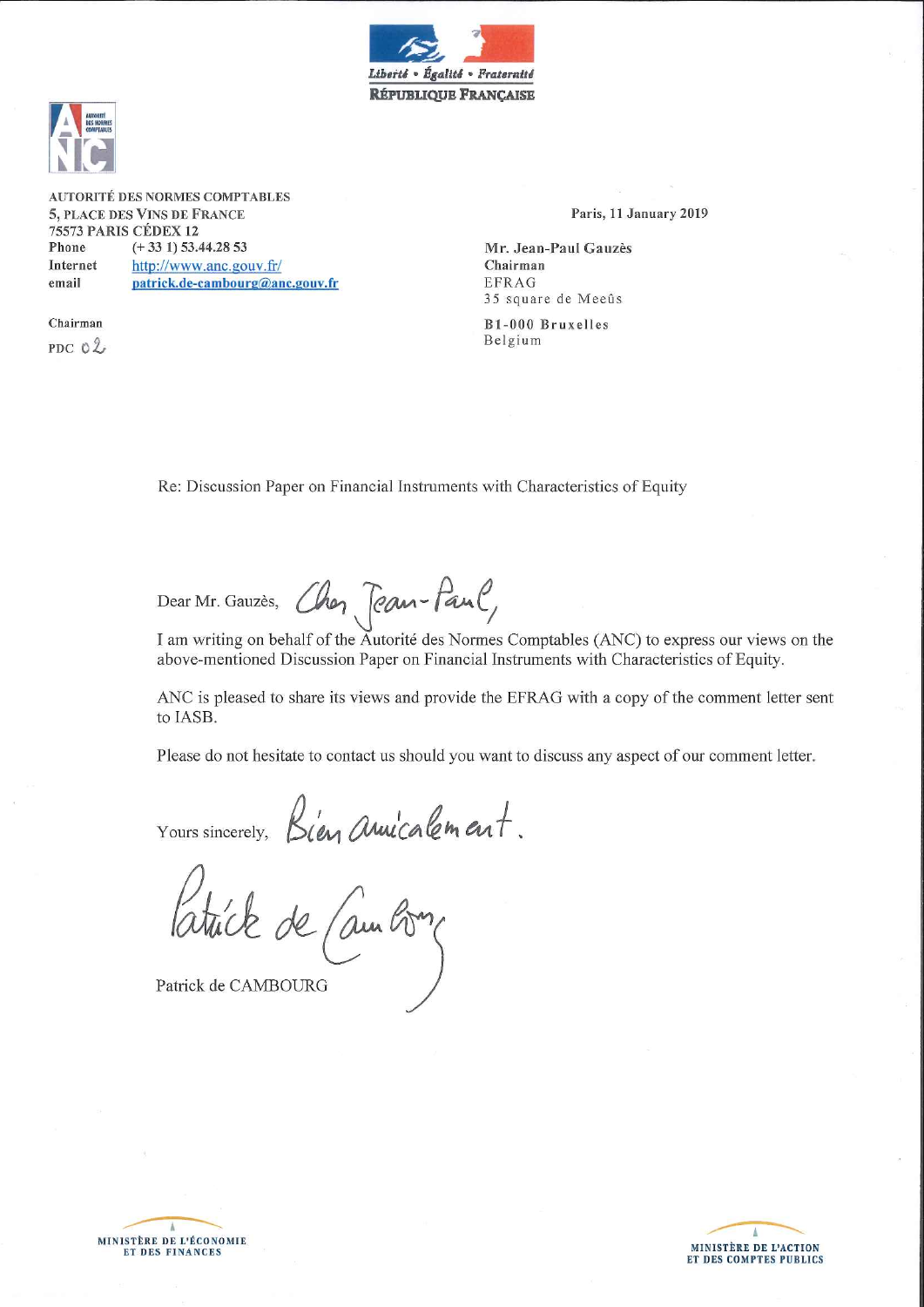



**AUTORITÉ DES NORMES COMPTABLES** 5, PLACE DES VINS DE FRANCE **75573 PARIS CÉDEX 12**  $(+331) 53.44.2853$ Phone **Internet** 

http://www.anc.gouv.fr/ patrick.de-cambourg@anc.gouv.fr

Chairman PDC Nº01

email

Paris, 11 January 2019

Mr. Hans Hoogervorst Chairman **IFRS** Foundation 7 Westferry Circus Canary Wharf

London E14 4HD United Kingdom

Re: Discussion Paper on Financial Instruments with Characteristics of Equity

Dear Mr. Hoogervorst, Dear Hams,

I am writing on behalf of the Autorité des Normes Comptables (ANC) to express our views on the above-mentioned Discussion Paper on Financial Instruments with Characteristics of Equity. This letter sets out comments raised by interested stakeholders involved in ANC's due process. Our Board has reviewed and approved this letter on January 11<sup>th</sup> 2019.

ANC welcomes the holistic approach taken by the IASB, which actually addresses identified concerns, improves disclosures and carries forward the existing exceptions in IFRIC 2 and on puttable instruments. The "timing" criterion pertaining to both the IASB's preferred approach and IAS 32 is providing relevant information in assessing the liquidity of the entity.

Stakeholders are however concerned that the suggested approach implies an extensive work for preparers reassessing their currents instruments (with potential unexpected results) for achieving an outcome that is supposed to be similar to the current one under IAS 32, i.e. that provides a thin benefit for users. In that regard, issuing a new standard may not result in a positive cost/benefit ratio.

As a consequence, ANC suggests retaining and improving IAS 32 in order to avoid reconsidering all current accounting treatments and instruments. ANC thus encourages IASB to explore further some issues in order to fix certain issues which currently create problems. Among the improvements and issues that we consider may deserve further analysis we suggest:

- removing IAS 32 provision on variable number of shares corresponding to a fixed amount:
- streamlining current rules on alternative settlements;
- extending disclosures on equity instruments other than ordinary shares;
- not expanding the attribution of income and expenses to equity instruments in the statement of equity;
- clarifying the status of "exception" which prevents puttable instruments from a symmetrical treatment by holders of such instruments;
- considering IFRS 10 when addressing written put options on non-controlling interests;
- clarifying that contractual terms cannot be considered independently of the legal environment.



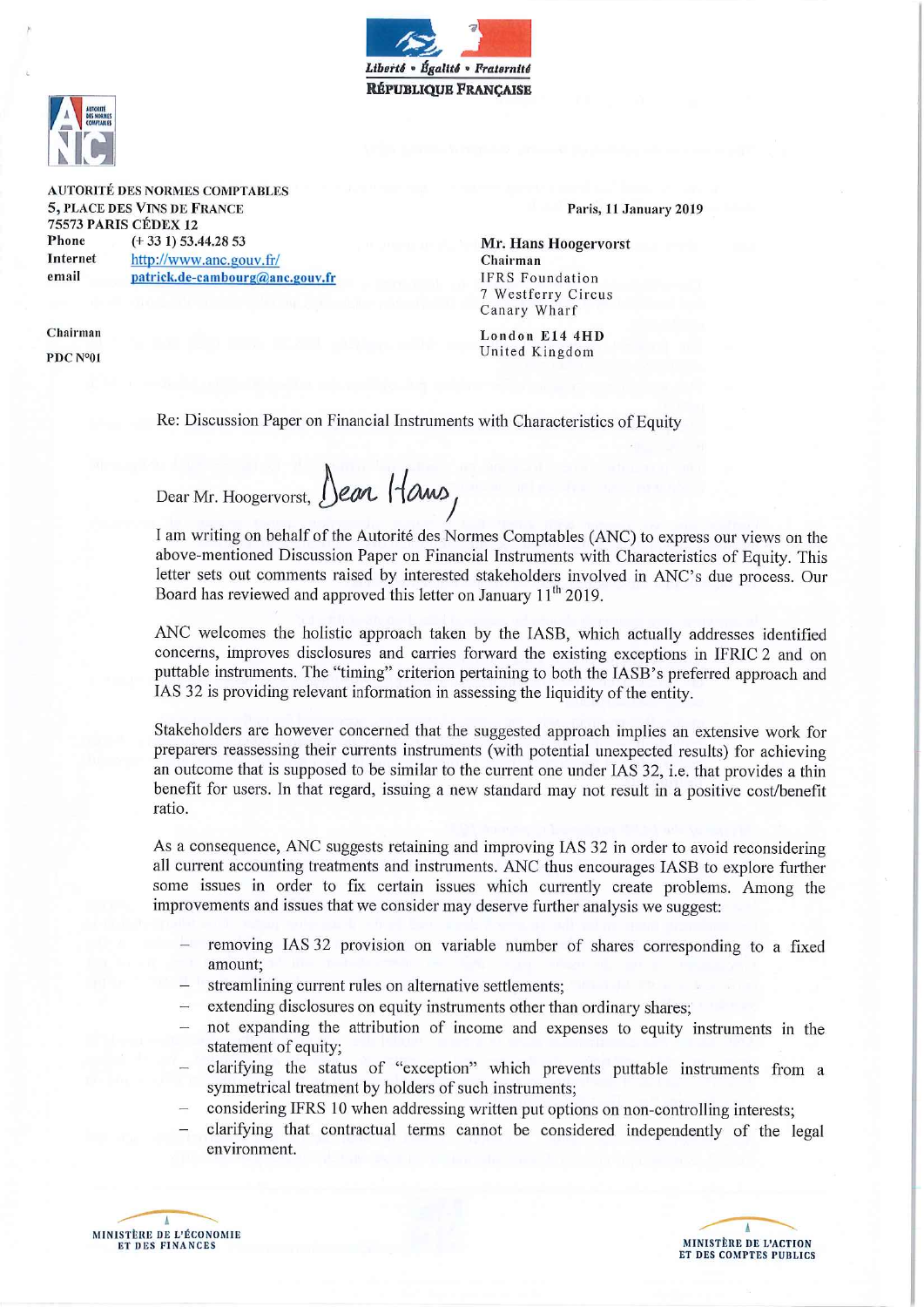These points are further detailed below.

## *1 The issues to be addressed deserve standard setting [Q1]*

The current standard has been raising numerous application issues that, absent a detailed guidance, could not be solved by the IFRS-IC.

Among others, issues identified in our jurisdiction relate to:

- The settlement of a fixed amount by delivering a variable number of equity instruments that is assimilated to a debt (IAS 32.16(b)) even when caps actually protect the entity from insolvency;
- The possible inconsistent outcomes when applying IAS 32 rules (§20 and §25) to alternative settlement options;
- The accounting treatment for written put options on non-controlling interests ("NCI puts");
- The possible classification's asymmetry by the holder and by the issuer of the same instrument;
- The possibility when focusing on contractual terms only to ignore legal obligations leading to cash outflows for the entity.

Furthermore, we concur with IASB that a binary distinction cannot provide all necessary information on financial instruments so that additional disclosure are also required.

We believe that these issues deserve further standard-setting.

In our view, any approach should be assessed based on its ability to:

- solve issues previously raised to IFRS-IC;
- not weaken current straightforward accounting treatments that hence do not require a costly reassessment;
- ensure that contracts with the same substance are accounted for in the same way;
- provide more information in the notes on equity instruments other than ordinary shares and if relevant reconsider IFRS 7 objectives and requirements for liability and compound instruments.

## *2 Merits of the IASB preferred approach [Q2]*

ANC welcomes the holistic approach taken by the IASB, which also improves disclosure.

We also concur with IASB carrying forward the conclusions in IFRIC 2, therewith not requiring reconsidering them under the approach developed in the discussion paper. This interpretation is key for cooperative entities in Europe and especially in France. Only mentioning in the introduction of the discussion paper that this interpretation will be retained may prove not sufficient and we therefore suggest introducing the reasoning and conclusion of IFRIC 2 in the standard itself.

ANC agrees that classification alone in a binary model does not meet all the information needs of users, and that additional disclosures and presentation solutions are required. We therefore welcome additional disclosure by requiring more information on potential dilution effects and on some features that affect the classification.

ANC believes that the 'timing' criterion, covered by both the IASB's preferred approach and IAS 32, is indeed providing relevant information in assessing the liquidity of the entity.

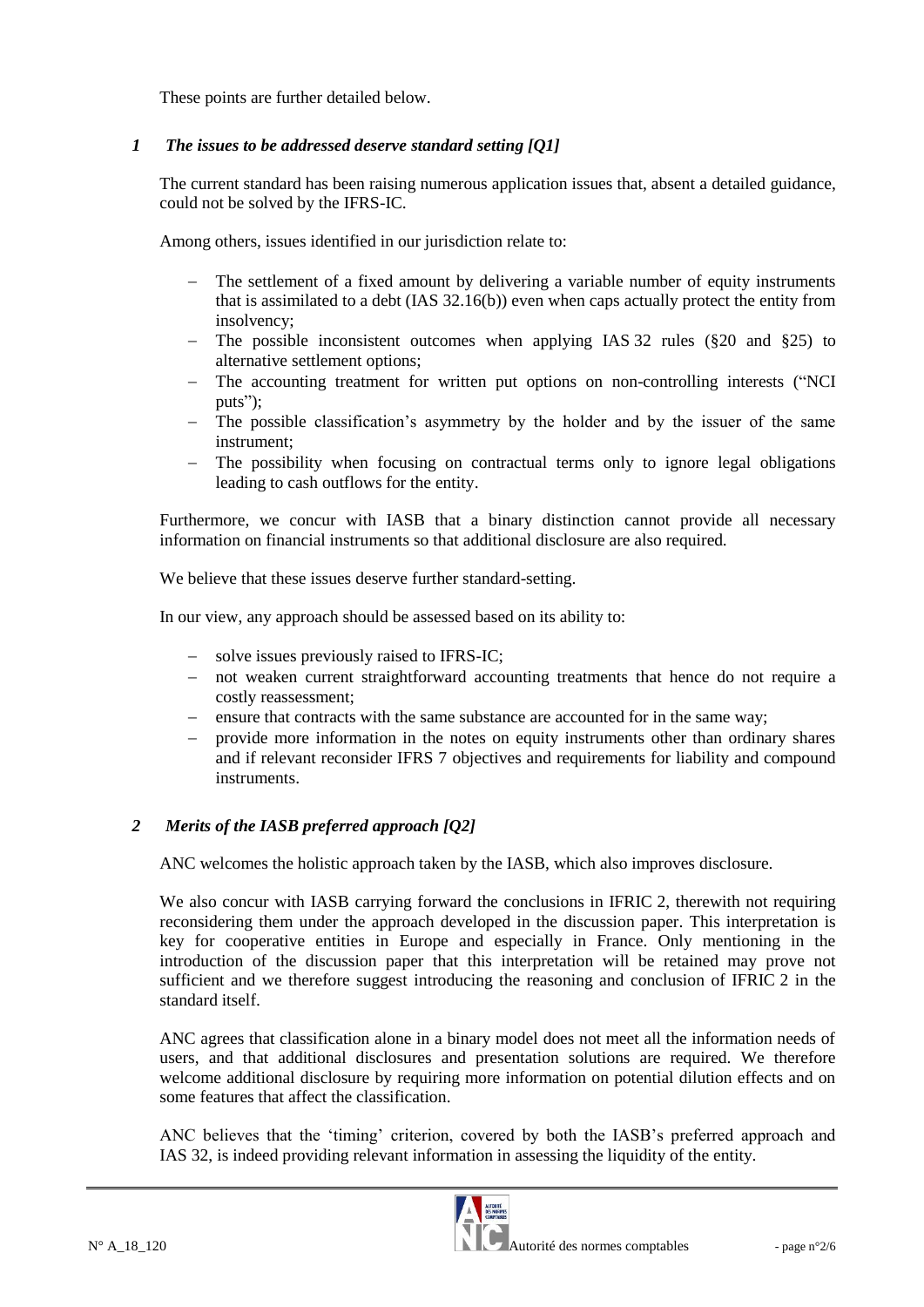ANC is concerned that adding the "amount" feature criterion cumulatively with the timing feature to define equity:

- may be complex to implement since it refers to concepts that are new and thus possibly subject to new interpretations;
- for instruments settled in cash, will only capture instruments that will be settled upon liquidation. We fail to see any benefit in classifying such claims as financial liability since upon liquidation all claims are settled in cash. Moreover financial statements are prepared on a 'going concern' basis.
- will result in classifying as liabilities instruments settled in a variable number of shares that the entity has the ability to issue to settle the claim while we believe such instrument should meet the definition of equity.

The board's preferred approach has merits, but stakeholders are concerned that it implies an extensive work for preparers reassessing their currents instruments (with potential unexpected results) for achieving an outcome that is supposed to be similar to the current one under IAS 32, i.e. that provides a thin benefit for users. In that regard, creating a new standard may not result in a positive cost/benefit ratio.

As a consequence, ANC suggests retaining and improving IAS 32 in order to avoid reconsidering all current accounting treatments and instruments. ANC thus encourages IASB to explore further some issues in order to achieve a broader change in the standard. Among the improvements and issues that we consider may deserve further analysis we suggest:

- 1. removing IAS 32 provision on variable number of shares corresponding to a fixed amount [Q3, Q5];
- 2. streamlining current rules on alternative settlements [Q6, Q10];
- 3. extending disclosures on equity instruments other than ordinary shares [Q9];
- 4. not expanding the attribution of income and expenses to equity instruments in the statement of equity [Q8];
- 5. clarifying the status of "exception" which prevents puttable instruments from a symmetrical treatment by the holder [Q4];
- 6. considering IFRS 10 when addressing written put options on non-controlling interests [Q5, Q7];
- 7. clarifying that contractual terms cannot be considered independently of the legal environment [Q11].

## *3 Further improvements suggested*

#### *3.1 Removing the IAS 32 provision on variable number of shares corresponding to a fixed amount [Q3]*

IAS 32.16(b)(i) sets that a non-derivative instrument that will or may be settled in the issuer's own equity instruments is rather a financial liability if it includes a contractual obligation for the issuer to deliver a variable number of its own equity instruments. An IFRS-IC decision added that, even when the instrument includes an option actually capping that variable number, it does not change the classification of the instruments but an additional derivative has to be separately recognised.

IASB justifies that if the entity has performed badly so that the value of its assets falls below the amount of the claim it will not be able to deliver enough shares worth the amount of the claim and will therefore go into bankruptcy. We concur with the aforementioned analysis, but we would like to highlight that in most jurisdictions mandatory convertible bonds must contain a cap on the number of shares to deliver, such that the entity will always have the ability to issue enough shares to settle the claim. In those cases, under the IASB's preferred approach, the instrument will be classified as a financial liability and the cap as equity, but with little value. Since the cap in this

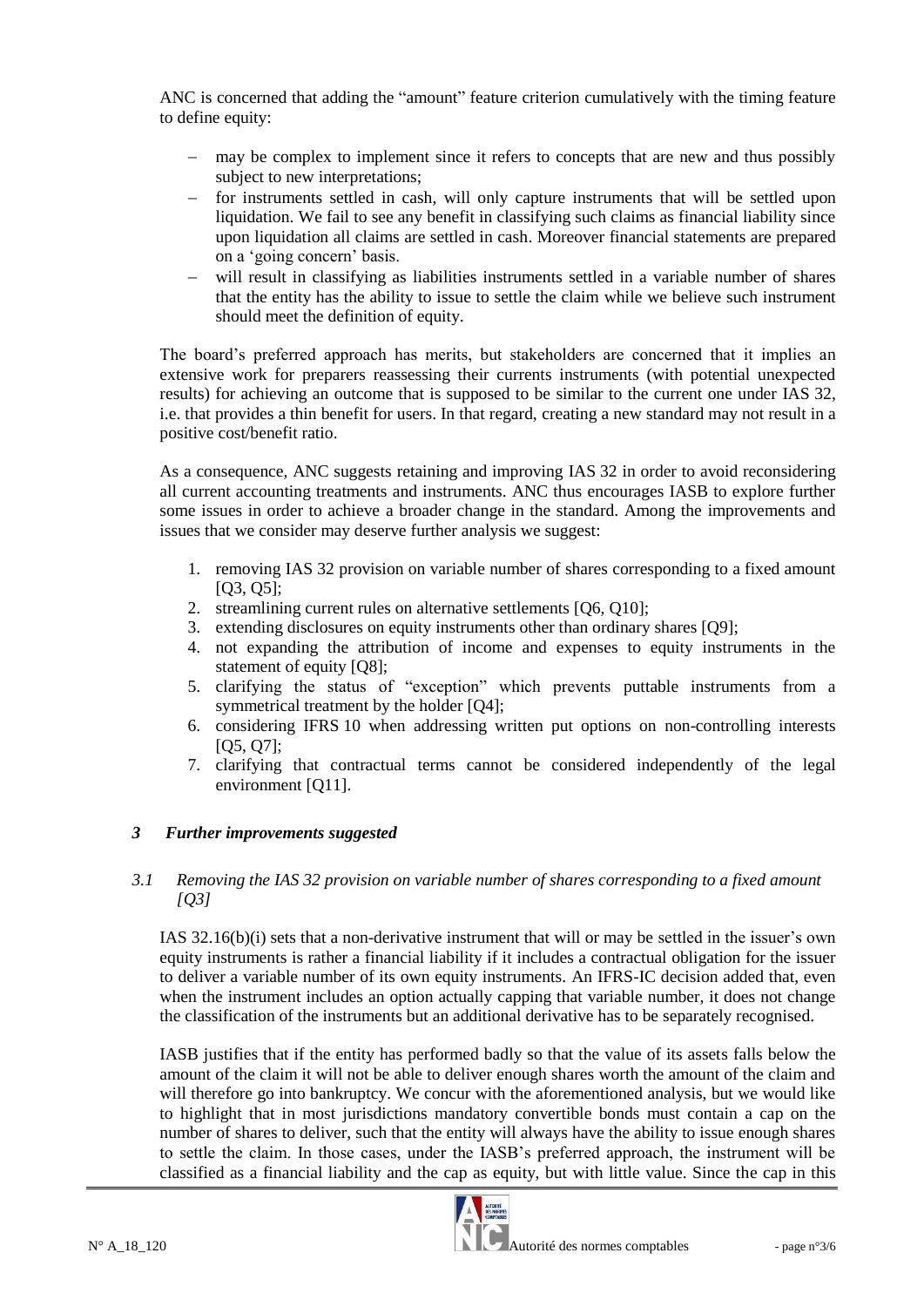instrument expose it to neither solvency nor liquidity risk, we believe such instrument should be classified as equity instead of liability. We welcome though the new disclosures on the potential dilution effect that such instrument generates.

Since the standard's provision relating to a "fixed amount corresponding to variable number of shares" does not practically exist in the contracts and leads to an inconsistent application of IAS 32, we suggest removing it.

## *3.2 Streamlining current rules on alternative settlements [Q6, Q10]*

The current IAS 32 standard provides rules to assess the classification of instruments:

- with alternative settlement outcomes that are contingent i.e. controlled neither by the issuer nor the holder [IAS 32.25]. Applying IAS 32.25, for an instrument to be classified as equity, the issuer should have the ability to avoid paying cash in all genuine scenarios
- with alternative settlement outcomes that are controlled by the entity [IAS 32.20]. Applying IAS 32.20 (as interpreted by IFRS-IC), for an instrument to be classified as equity, the equity settlement outcome should be preferable to the cash alternative only in some scenarios that are genuine and not in all of them.

Under certain circumstances, these rules might lead to contradictory outcomes. Absent a clear conceptual guidance, an instrument will hardly be equity where contingent settlement options exist, or conversely will almost always be equity where the entity controls alternative settlements.

As a result, the mere existence of an option at the issuer's discretion, irrespective of the substance of the instrument, often drives the classification. For instance, hybrid perpetual bonds with a purchased call are classified as equity even when they do contain step-up provisions after the call date, dividend pushers and cumulative provision that result in those instruments being almost always repaid at the call date. Similarly bonds convertible in the entity's own shares at the issuer's discretion are classified as equity even when the conversion option has little value to holder.

ANC therefore suggests aligning more closely IAS 32.20 with the accounting provisions in IAS 32.25. This also could be further investigated through a broader analysis of the "substance" and "indirect obligation".

# *3.3 Extending disclosures on equity instruments other than ordinary shares [Q9]*

Would another route than streamlining current rules on alternative settlements as suggested above be followed, we propose adding specific disclosures regarding alternative settlements in cases where an instrument is eventually classified as equity (e.g. providing information on the entity's ability and incentives to choose an equity outcome).

By and large, ANC welcomes the suggested introduction on further disclosure on equity instruments other than ordinary shares. In order to enhance this information and prevent from a disclosure overload (on contractual terms, subordination…), we also suggest to "group instruments into classes that are appropriate to the nature of the information disclosed" (as suggested in IFRS 7.6) instead of a one by one basis.

With regard to improving disclosures on debt instruments, we rather suggest amending IFRS 7 in the frame of the current disclosure initiative project.

Moreover, it may be challenging to provide relevant information on the order of priority of claims on a consolidated basis.

*3.4 Not expanding the attribution of income and expenses to equity instruments[Q8]*

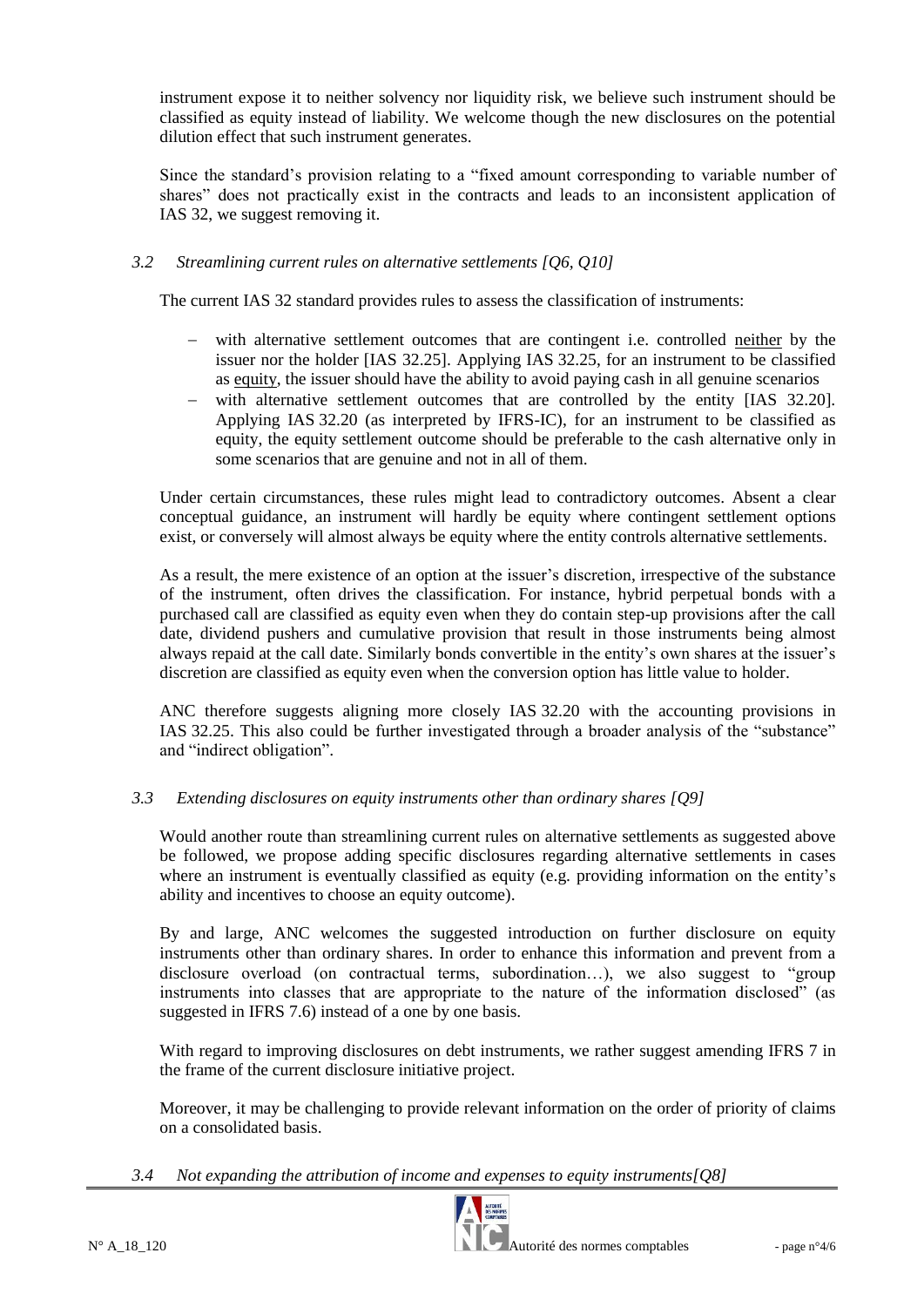ANC is not in favour of expanding the attribution of income and expenses to equity instruments since it would add complexity and operational challenges with little benefits on information provided. Applying fair value to comprehensive income is not consistent with the historical approach retained in equity.

## *3.5 The status of "exception" prevents puttable instruments from a symmetrical treatment by the holder [Q4]*

ANC welcomes the IASB decision to retain the puttable exception even if we would have preferred a conceptual approach that could provide principles instead of exceptions.

We do not share the view expressed in the DP that finite life entities' shares do not pass the timing and amount test cumulatively to meet the definition of equity.

IAS 32.BC 67 mentions that the "puttable exception" is an exception to the definition in the standard. We believe definitions result from principles but also from their exceptions which are both sides of the same coin. Would IASB not incorporate exceptions to principles into the definition of liabilities and equities, we encourage IASB to assess whether the classification criteria from the issuer's perspective should be the same as from the holder's perspective. A further clarification of the concepts ("classification", "presentation", "definition") would help removing the current classification's asymmetry by the holder and by the issuer of the same instrument.

Would such an asymmetry be maintained, it would require a conceptual justification of the different objectives then assigned from the entity's perspective compared to the holder's perspective. The 'amount' criterion may, for example, be the most relevant from an investor's perspective since investors do pay attention to the potential variability of the expected return of their investment. According to that view, puttable instruments that meet the amount criteria could be eligible to be measured at fair value through OCI from an asset's perspective.

Investors often hold puttable instruments (such as collective investment undertaking) in their portfolios. IFRS-IC has confirmed an accounting treatment according to which puttable instruments not only will not benefit from the § 4.1.4 equity treatment, but also would not pass the SPPI test and therefore would have to be measured at fair value through P&L. This could increase the volatility in the P&L deterring long term investors from using such tools.

Solving this conceptual issue would facilitate the current debate on long-term investment in Europe.

## *3.6 Consider IFRS 10 when addressing written put options on NCI [Q5, Q7]*

Consistent with a classification providing relevant information on liquidity and solvency, ANC acknowledges that written put are recognised as a gross financial liability, based on the possible obligation to deliver economic resources.

ANC suggests considering IFRS 10 in the analysis of written put options on NCI. With such an analysis a transaction with NCI is a transaction among shareholders which justifies recording changes in the written put options on NCI directly in equity instead of P&L. Basically, transactions with (non-controlling) owners are not representative of the entity's performance and thus should not be reflected in the P&L. They may impact the allocation of returns on that performance among shareholders and therefore may lead to changes in the allocation of equity.

Would the IFRS 10 route not be followed, we would prefer the compromise on an OCI treatment (as currently suggested in the DP) compared with recognition of the changes in the value of the put in the P&L.